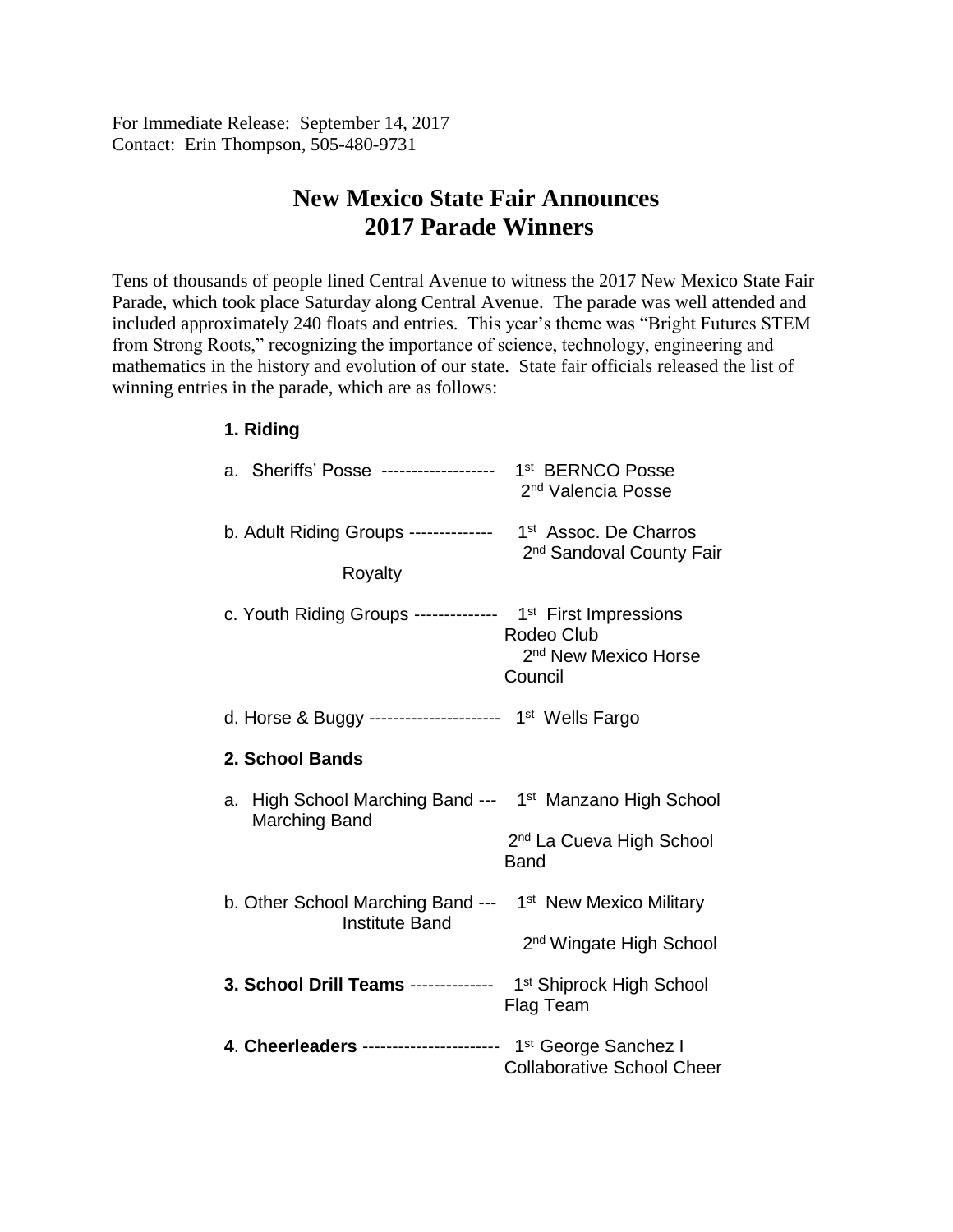|                                                                              | 2 <sup>nd</sup> New Mexico Military<br><b>Institute Band Cheer</b>                                                                   |
|------------------------------------------------------------------------------|--------------------------------------------------------------------------------------------------------------------------------------|
| 5. JROTC ------------------------------- 1st Shiprock High school            | 2 <sup>nd</sup> Valley High School                                                                                                   |
| 6. Non-School Marching Groups 1 <sup>st</sup> Vietnamese                     | <b>American Association Red</b><br>Dragon number one<br>2 <sup>nd</sup> Vietnamese<br><b>American Association</b><br><b>Marchers</b> |
| 7. Non-School Bands -------------- 1 <sup>st</sup> Impression New Mexico     | <b>Music</b><br>2 <sup>nd</sup> Ballut Abyad Shrine<br><b>Band</b>                                                                   |
| 8. Clowns                                                                    |                                                                                                                                      |
| a. Clown Groups ---------------------- 1 <sup>st</sup> Ballut Abyad Shrine   | <b>Band</b>                                                                                                                          |
| b. Clowns - Individual ------------- 1 <sup>st</sup> Ballut Abyad Shrine     | <b>Green Hair Clown</b>                                                                                                              |
| 9. Vehicles                                                                  | 2 <sup>nd</sup> Bike ABQ                                                                                                             |
| a. Entry Antique ---------------------- 1 <sup>st</sup> 1930 Ford Coupe      | 2 <sup>nd</sup> 1931 Ford Model A                                                                                                    |
| b. Group Entry Antique -------------                                         | 1 <sup>st</sup> Las Foringas Car #1<br>2 <sup>nd</sup> Las Foringas Car # 4                                                          |
| c. Original/Modified Vehicles -----                                          | 1 <sup>st</sup> Road Runner Convoy Vehicle # 5<br>2 <sup>nd</sup> Road Runner Convoy Vehicle #7                                      |
| d. Low riders -------------------------- 1 <sup>st</sup> New Styles Car Club | 2 <sup>nd</sup> Karma Car Club                                                                                                       |